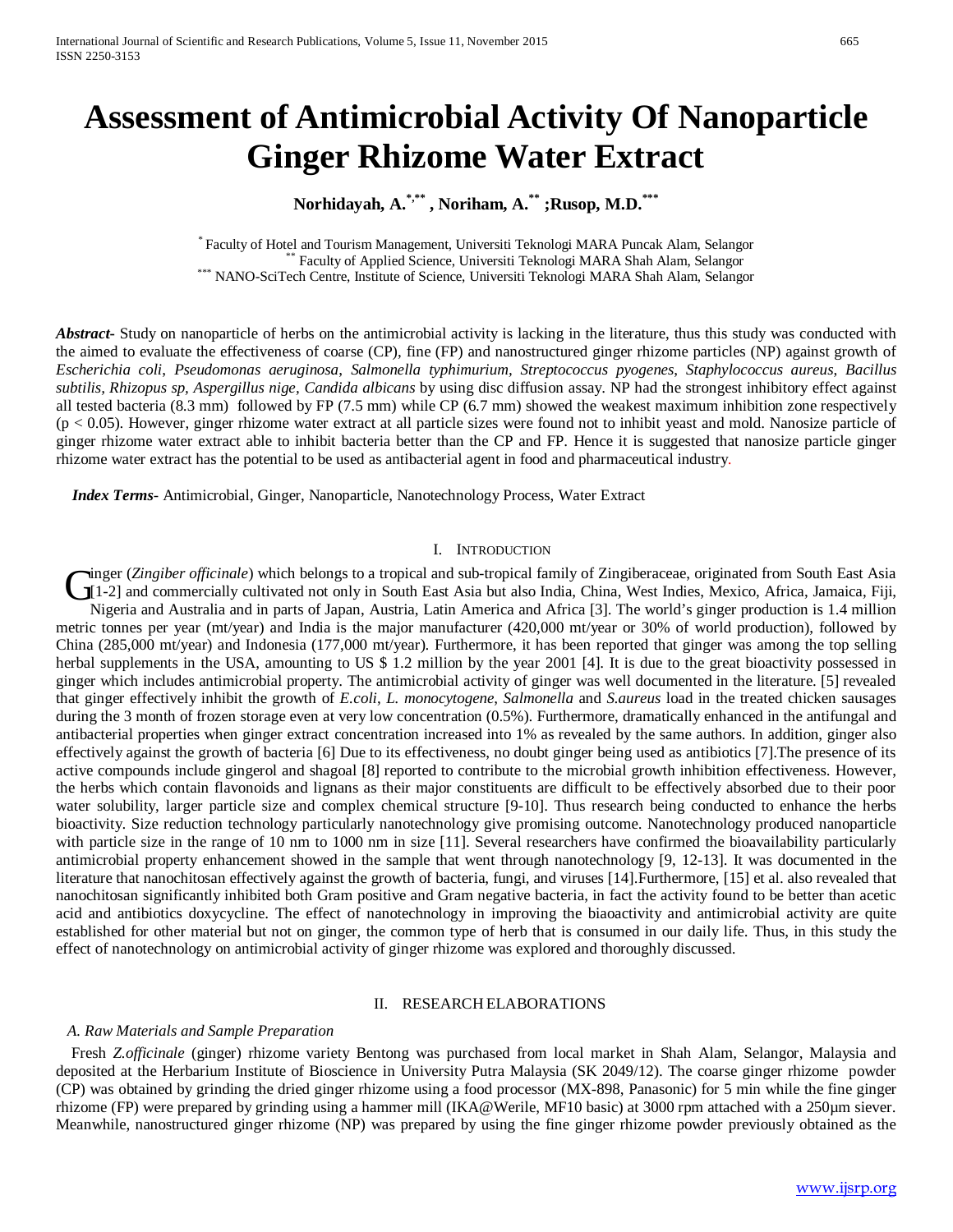International Journal of Scientific and Research Publications, Volume 5, Issue 11, November 2015 666 ISSN 2250-3153

starting material and milled using a planetary ball mill (Retsch PM 200, Germany) at 550 rpm for 4 hours. All samples were kept in an airtight container prior to further analysis.

# *B. Microorganisms*

 Microorganisms stock cultures used in this study were obtained from Microbiological Laboratory, Faculty of Applied Sciences. Universiti Teknologi MARA (UiTM), Malaysia. Nine foodborne pathogens which are *Escherichia coli* (ATCC 11229), *Pseudomonas aeruginosa* (ATCC 10145), *Salmonella typhimurium* (ATCC 27592), *Streptococcus pyogenes* (ATCC 19615), *Staphylococcus aureus* (ATCC 43300), *Bacillus subtilis* (ATCC 6633), *Rhizopus sp* (ATCC 6380), *Aspergillus niger* (ATCC 16404) and *Candida albicans* (ATCC 10231) were used in this study while Streptomycin (10 µg/disc) and sodium hydrochlorite were used as positive control for bacteria and fungi inhibition activity respectively. On the other hand, distilled water  $(dH<sub>2</sub>O)$  with no plant extract was used as a negative control for both bacteria and fungi inhibitory activity.

### *C. Particle Size Determination*

 The mean particle size of CP and FP were identified using Mastersizer 2000 (Malvern Instrument, United Kingdom). Meanwhile, the particle size of NP was determined by using ZetaSizer S (Malvern Instrument, United Kingdom) based on light diffraction at 25°C and the reading was taken at 173° scattering angle.

### *D. Surface Morphology*

 The surface morphology characteristics of CP, FP and NP were identified using the Field Emission Scanning Electron Microscope (FESEM), (Carl Zeiss SMT- SUPRA 40VP, Germany) at 5.00 KV accelerated voltage with 5.0K magnification.

### *E. Determination of Antimicrobial Activity Using Disc Diffusion Assay*

 The antimicrobial activity of different particle sizes of ginger rhizome extracts was identified using Kirby Bauer Disc Diffusion Method [16]. The test was performed using nutrient agar (NA) for bacteria and potato dextrose agar (PDA) for fungi. Initially, 20 ml of NA and PDA were transferred aseptically into sterilized petri plate and left for 30 min to let the agar to become solid. Then, accurately 1 ml of bacterial cultures was evenly swabbed on agar plates using a sterile non-toxic cotton swab and let to dry. Twenty microliter (20 μL) of crude extracts (at concentrations of 15.63, 31.50, 61.50 and 125 mg/ml or 0.31, 0.63, 1.25, 2.50 and 5.00 mg/disc, respectively) were loaded onto each sterile paper disc (6 mm) and incubated for 24 h at 37°C and 72 h at room temperature for bacteria and fungi respectively.

## III. RESULTS AND DISCUSSION

Particle size of CP, FP and NP are presented in Table I.

| <b>Sample</b> | Particle Size (Nm)          | <b>Polydispersity Index (PdI)</b> |
|---------------|-----------------------------|-----------------------------------|
| CP            | $19538.33 + 588.99^{\circ}$ | $0.52 \pm 0.04^{\circ}$           |
| FP            | $4115.67 + 675.42^b$        | $0.5 \pm 0.03^{\circ}$            |
| NP            | $223.8 \pm 17.76^{\circ}$   | $0.25 \pm 0.01^{\circ}$           |

TABLE I. PARTICLE SIZE OF COARSE PARTICLE (CP), FINE PARTICLE (FP) AND NANOSTRUCTURED GINGER RHIZOME (NP)

 The particle size used in the study was 19538 nm, 4115 nm and 223 nm for CP, FP and NP respectively. The results revealed that almost 10 fold smaller of particle size demonstrated in the NP than the CP as a result of nanotechnology process. Narrow and homogenize particle size distribution demonstrated in NP depicted by significantly lower in the polydispersity index (PdI) as compared to CP and FP ( $p < 0.05$ ). PdI value more than 0.3 indicates the broader particle size distribution while uniform particle size distribution portrayed by PdI values in the range of 0.2 to 0.3 [17].<br>The results revealed that planetary ball milling for 4 hours exposed the particles to mechanical impact and consequently forced the

particles into breaking point. When the breaking point reached, breakage of particles into small fragments occurred [18]. Additionally, the mechanical impact generated through nanotechnology process caused the shape of ginger particle shifted into irregular flake like shape which previously was solid spherical shape in CP and FP as exhibited in Fig 1. The force absorbed during milling process lead to development of flat and irregular flakes like small fragments [19].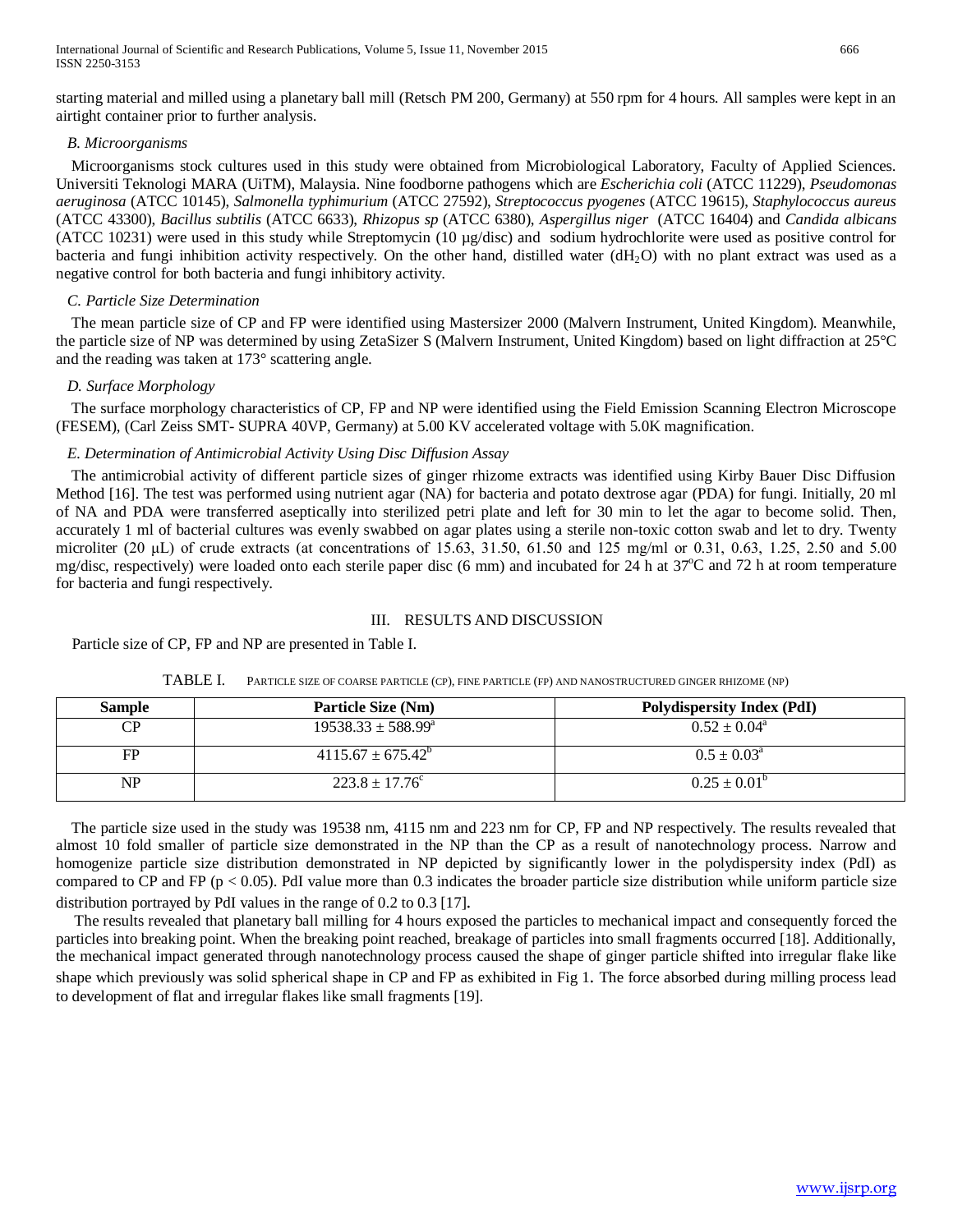

Fig. 1 Surface Morphology of Nanostructured Ginger (NP)

 The antimicrobial activity of CP, FP and NP ginger rhizome powder was presented in Table 2. From the results obtained, it can be seen that CP was effectively inhibited the Gram negative bacteria than Gram positive bacteria. In contrast, FP found to be equally sensitive to both, meanwhile NP inhibited almost all the Gram positive and Gram negative bacteria excluding *B. subtilis.* In addition, NP showed the strongest inhibition activity ( $p < 0.05$ ) for almost all microbial tested followed by fine and coarse particle ( $p > 0.05$ ) which proved that nanotechnology improved the antimicrobial activity of ginger rhizome. However, the inhibition zone was relatively much lower than the positive control streptomycin ( $p < 0.05$ ).

TABLE II. ANTIMICROBIAL PROPERTIES OF GINGER WATER EXTRACT AGAINST VARIOUS MICROORGANISMS USING AGAR DISC DIFFUSION METHOD

|                          | Zone of growth inhibition (mm) |               |                  |                 |                  |
|--------------------------|--------------------------------|---------------|------------------|-----------------|------------------|
| <b>Microorganisms</b>    | Control                        | Control (-ve) | CP               | FP              | <b>NP</b>        |
|                          | $(+ve)$                        |               |                  |                 |                  |
| Gram positive            |                                |               |                  |                 |                  |
| Staphylococcus aureus    | $11.50 \pm 0.71a$              | n.d           | $6.40 \pm 0.07c$ | $6.6 \pm 0.64c$ | $8.50 \pm 0.71b$ |
| Streptococcus pyogenes   | $13.5 \pm 0.71a$               | n.d           | n.d              | n.d             | $6.50 \pm 0.71$  |
| Salmonella typhimurium   | $10.10 \pm 0.14a$              | n.d           | n.d              | $6.2 \pm 0.14c$ | $8.00 \pm 1.41$  |
| Gram negative            |                                |               |                  |                 |                  |
| <b>Bacillus</b> subtilis | $12.5 \pm 0.71a$               | n.d           | n.d              | $7.5 \pm 0.71$  | n.d              |
| Pseudomonas aeruginosa   | $9.50 \pm 0.71a$               | n.d           | $6.70 \pm 0.14b$ | n.d             | $6.50 \pm 0.71$  |
| Escherichia coli         | $15.50 \pm 0.71a$              | n.d           | $6.30 \pm 0.07d$ | $6.5 \pm 0.06c$ | $7.30 \pm 0.35b$ |
| Rhizopus sp              | $14.00 \pm 1.41$ a             | n.d           | n.d              | n.d             | n.d              |
| Aspergillus niger        | $15.50 \pm 0.71$ a             | n.d           | n.d              | n.d             | n.d              |
| Candida albicans         | $13.9 \pm 0.14$ a              | n.d           | n.d              | n.d             | n.d              |

Values for zone of growth inhibition are presented as mean  $\pm$  standard deviation. Values marked by the different superscript letters from a to c between a column denote statistically significant differences (p<0.05)

Similar antimicrobial enhancement as a result of nanotechnology process was also assessed in the nanoparticles chitosan [15], tea tree nanoparticle [20], curcumin nanoparticle [21] andiroba oil nanoparticle as well as copaiba oil nanoparticle [22]. In fact the activity of nanoparticles were better than that of coarse particle. Hence they made a conclusion that nanotechnology improved the antimicrobial activity. Increased in the material solubility and dispersion in water due to nanotechnology may become a possible reason for greater in the NP antimicrobial activity as compared to CP and FP found in current work [23]. The degree of particles dispersion in water play an important role in antimicrobial effectiveness since greater dispersion rate lead to more efficient transport of ginger extract to the bacteria cell wall thus enhanced the antimicrobial activity [21]. In addition, the smaller in the particle size possessed by nanoparticle allow the nanoparticles to attached tightly to the surface of bacterial hence inhibited the growth [24]. This is due to the increased in the ratio of surface area to volume which increased the positive charge density as results stronger binding of particle to the bacteria's cell walls and membranes occurred. This lead to completely breakage of cell membrane and causing leakage of intracellular substances that lead to cell death [15, 21]. In addition, ability of nanoparticle to successfully penetrate into the cell and disrupt the cell organelles structure further enhanced the antimicrobial activity [25]. Furthermore, greater surface area [26] demonstrated in the nanoparticle caused more active compounds exposed to the surrounding therefore react better than the coarse and fine particle hence showing greater antimicrobial activity.

 However, none of the particle size of ginger rhizome inhibit the *Rhizopus species, Aspergillus niger* and *Candida albicans* growth. The result obtained was relatively in opposite to the previous study where it was documented that ginger ethanolic extract had a strong inhibitory activity (20 mm) against *Candida albican* after exposed at room temperature for 24 h. While in other work, methanolic and n-hexane ginger extract significantly inhibited against the growth of bacteria and fungi [27]. The weak antimicrobial activity towards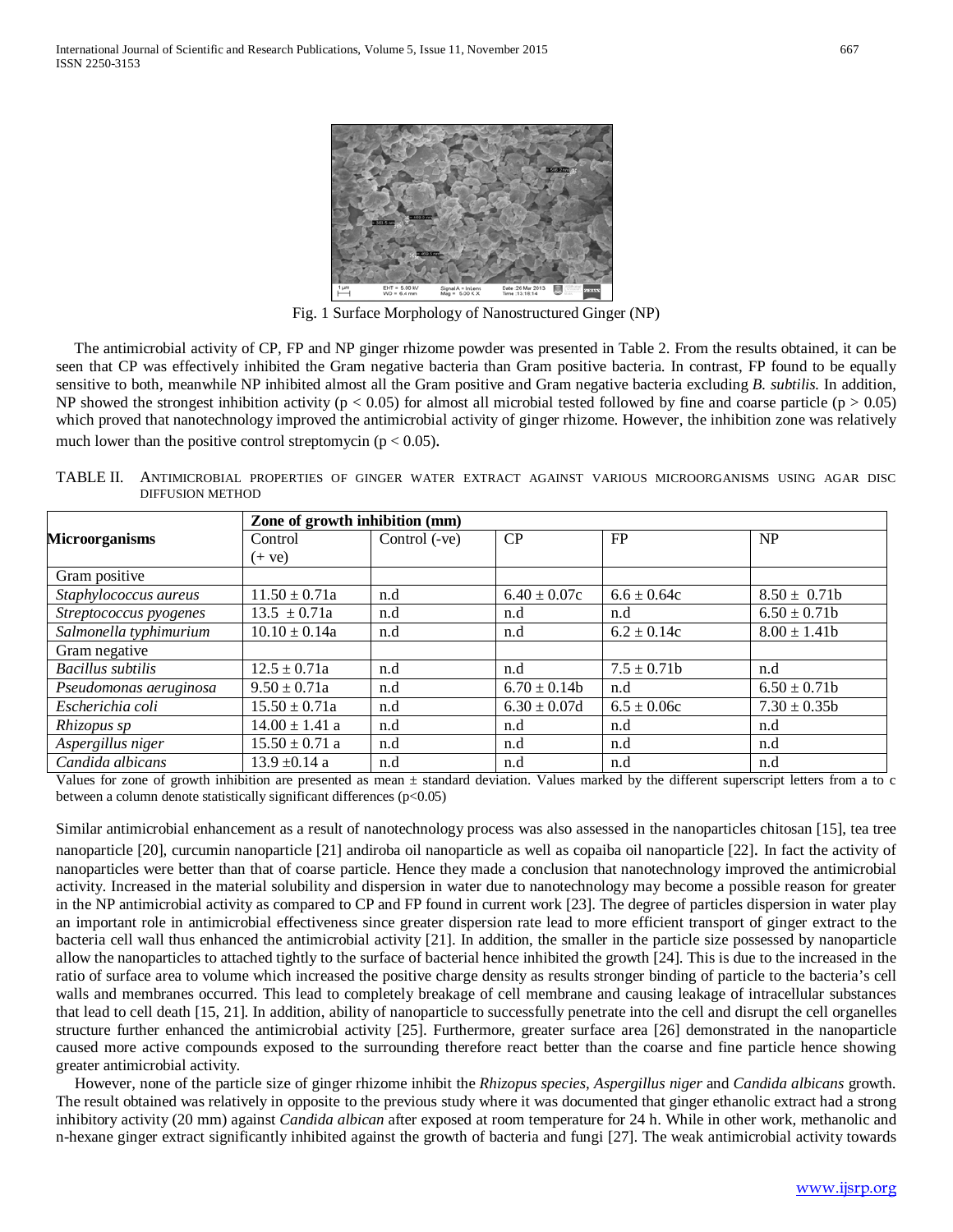yeast and mold observed in the current work possibly due to the used of water as solvent extraction. It was found that organic extract of dried ginger had a greater inhibitory effect against microbial growth while, the inhibitory activity was not observed in the ginger aqueous extract [28] which supported our finding.

#### IV. CONCLUSION

 The antimicrobial activity of ginger rhizome extract as affected by nanotechnology process. Results revealed that NP showed better antimicrobial activity towards Gram positive and Gram negative bacteria as compared to its coarse and fine particle counterpart. However ginger water extract at all particle sizes did not yeast abd mold growth. Hence it can be concluded that nanosize particle ginger rhizome was more effective in bacteria inhibitory better than the larger size particles.

#### ACKNOWLEDGMENT

The authors are grateful to the Universiti Teknologi MARA (UiTM) for the facilities, Ministry of Higher Education Malaysia for the scholarship and Ministry of Science, Technology and Innovation (MOSTI) Malaysia for the e-science grant (06-01-01-SF0390).

#### **REFERENCES**

- [1] I. Sasidharan and A. N. Menon, "Comparative chemical composition and antimicrobial activity fresh & dry ginger oils (Zingiber Officinale Roscoe)," *International Journal of Current Pharmaceutical Research,* vol. 2, 2010.
- H. Mohamad, Y. Andriani, M. A. W. Effendy, and T. M. T. Sifzizul, "Antibacterial, radical- scavenging activities and cytotoxicity properties of Phaleria macrocarpa (scheff.) boerl. leaves in hepg2 cell lines," *International Journal of Pharmaceutical Sciences and Research,* vol. 2 pp. 1700-1706, 2011.
- [3] U. Bhandari, R. kanojia, and K. K. Pillai, "Effect of ethanolic extract of Zingiber officinale on dyslipidaemia in diabetic rats," *Journal of Ethnopharmacology,* vol. 97, pp. 227-230, 2005
- [4] AOAC, *Determination of peroxide content. 965.33. In Official methods of analysis* 17 ed. Gaithersburg, Maryland: Association of Official Analytical Chemists, 2002.
- [5] L. El Sediek, W. M. M. Abozeid, D. H. Alkhalifah, and S. E. A. Farag, "Efficacy of Ginger Extract (Zingiber Officinale ) and Gamma Irradiation for Quality and Shelf-Stability of Processed Frozen Beef Sausage," *Life Science Journal* vol. 9, pp. 448 - 461, 2012.
- [6] Y. F. M. Kishk and H. E. Elsheshetawy, "Effect of ginger powder on the mayonnaise oxidative stability, rheological measurements, and sensory characteristics," *Annals of Agricultural Science,* vol. 58, pp. 213-220, 2013.
- [7] A. Sebiomo, A. D. Awofodu, A. O. Awosanya, F. E. Awotona, and A. J. Ajayi, "Comparative studies of antibacterial effect of some antibiotics and ginger (Zingiber officinale) on two pathogenic bacteria. ," *Journal of Microbiology Antimicrob,* vol. 3, pp. 18-22, 2011.
- [8] Z. Atai, M. Atapour, and M. Mohseni, "Inhibitory effect of Ginger Extract on Candida Albicans. ," *American Journal of Applied Science* vol. 6, pp. 1067-1069, 2009
- [9] P. Y. Ma, Z. Y. Fu, Y. L. Su, J. Y. Zhang, W. M. Wang, H. Wang, Y. C. Wang, and Q. J. Zhang, "Modification of physicochemical and medicinal characterization of Liuwei Dihuang particles by ultrafine grinding," *Powder Technology,* vol. 191, pp. 194-199, 2009.
- [10] R. Sonada, M. Horibe, T. Oshima, T. Iwasaki, and S. Watano, "Improvement of Dissolution Property of Poorly Water-Soluble Drug by Novel Dry Coating Method Using Planetary Ball Mill," *Chem. Pharm. Bull. ,* vol. 56(9), pp. 1243-1247, 2008.
- [11] D. V. Ratnam, D. D. Ankola, V. Bhardwaj, D. K. Sahana, and M. N. Kumar, "Role of antioxidants in prophylaxis and therapy: a pharmaceutical perspective. ," *Journal of Controlled Release,* vol. 113, pp. 189-207, 2006
- [12] J.-R. Liu, G.-F. Chen, H.-N. Shih, and P.-C. Kuo, "Enhanced antioxidant bioactivity of Salvia miltiorrhiza (Danshen) products prepared using nanotechnology," *Phytomedicine,* vol. 15, pp. 23-30, 2008
- [13] L. Gao, G. Liu, X. Wang, F. Liu, Y. Xu, and J. Ma, "Preparation of a chemically stable quercetin formulation using nanosuspension technology," *International Journal of Pharmaceutics,* vol. 404, pp. 231-237, 2011.
- [14] A.J. Huh and Y.J. Kwon, ""Nanoantibiotics": a new paradigm for treating infectious diseases using nanomaterials in the antibiotics resistant era " *Journal of Control Release* vol. 156, pp. 128-145, 2011.
- [15] K. Blecher, A. Nasir, and A. Friedman, "The growing role of nanotechnology in combating infectious disease," *Virulence* vol. 2 pp. 395-401, 2011.
- [16] M. M. Mackeen, A. M. Ali, N. H. Lajis, K. Kawazu, Z. Hassan, M. Amran, M. Habsah, L. Y. Mooi, and S. M. Mohamed, "Antimicrobial, antioxidant, antitumour-promoting andncytotoxic activities of different plant part extracts ofnGarcinia atro6iridis Griff. ex T. Anders.," *Journal of Ethnopharmacology* vol. 72, pp. 395-402, 2000.
- [17] M. P. Alves, A. L. Scarrone, M. Santos, A. R. Pohlmann, and S. S. Guterres, "Human skin penetration and distribution of nimesulide from hydrophilic gels containing nanocarriers.," *International Journa of Pharmaceutical,* vol. 341, pp. 215-220, 2007.
- [18] G.-y. Ren, D. Li, L.-j. Wang, N. Özkan, and Z.-h. Mao, "Morphological properties and thermoanalysis of micronized cassava starch," *Carbohydrate Polymers,*  vol. 79, pp. 101-105, 2010
- [19] X. Zhao, Z. Yang, G. Gai, and Y. Yang, "Effect of superfine grinding on properties of ginger powder," *Journal of Food Engineering* vol. 91, pp. 217-222, 2009.
- [20] R. C. V. Santos, L. L. Q. S., A. F. S. Alves, V. P. Fausto, K. Pizzutti, V. Barboza, M. E. Souza, R. P. Raffin, P. Gomes, D. Takamatsu, Y. Morinaga, A. A. Boligon, M. L. Athayde, C. C. Felippi, and R. Vaucher, "Antimicrobial activity of tea tree oil nanoparticles against American and European foulbrood diseases agents," *Journal of Asia-Pacific Entomology* vol. 17, pp. 343- 347, 2014.
- [21] R. K. Basniwal, H. S. Buttar, V. K. Jain, and N. Jain, "Curcumin nanoparticles: preparation, characterization, and antimicrobial studies," *Journal of Agricultural Food Chemistry,* vol. 59, pp. 2056-2061, 2011.
- [22] R. C. Santos, C. F. S. Alves, T. Schneider, L. Q. Lopes, C. Aurich, J. L. Giongo, A. Brandelli, and R. A. Vaucher, "Antimicrobial activity of Amazonian oils against Paenibacillus species.," *Journal of Invertebrata Pathology* vol. 109, pp. 265-268, 2012
- [23] Y.I. Su, Z.Y. Fu, C.J. Quan, and W.M. Wang, "Fabrication of nano Rhizama Chuanxiong particles and determination of tetramethylpyrazine," *Transactions of Nonferrous Metals Society of China,* vol. 16, pp. s393-s397, 2006.